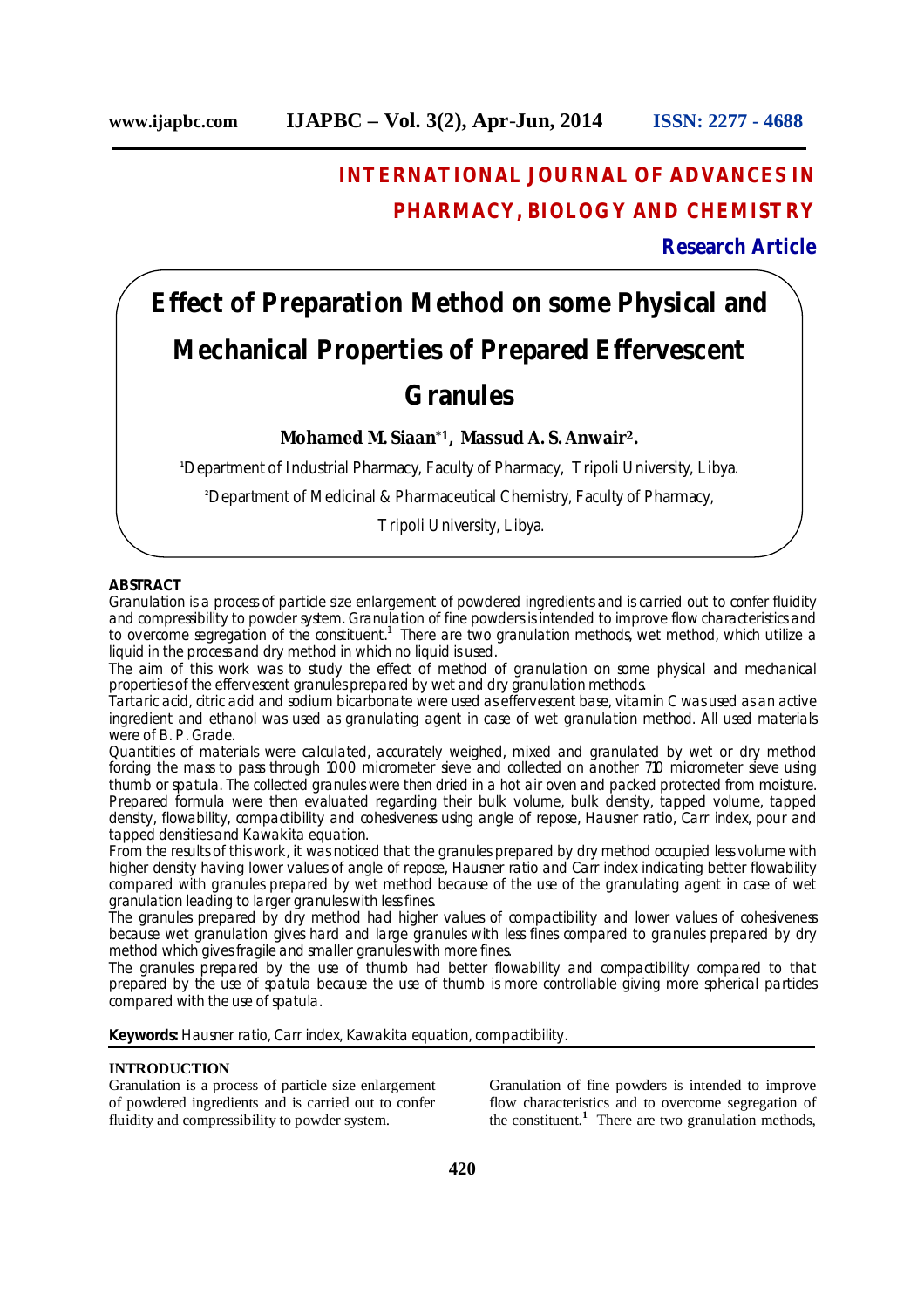wet method, which utilize a liquid in the process and dry method in which no liquid is used.

The aim of this work was to study the effect of method of granulation on some physical and mechanical properties of the effervescent granules prepared by wet and dry granulation methods.

#### **MATERIAL:**

Tartaric acid, citric acid and sodium bicarbonate were used as effervescent base, vitamin C was used as an active ingredient and ethanol was used as granulating agent in case of wet granulation method. All used materials were of B. P. Grade.

#### **METHODS:**

Quantities of materials were calculated, accurately weighed, mixed and granulated by wet or dry method forcing the mass to pass through 1000 micrometer sieve and collected on another 710 micrometer sieve using thumb or spatula. The collected granules were then dried in a hot air oven and packed protected from moisture. Prepared formula are presented in table 1. Prepared formula were then evaluated regarding their bulk volume, bulk density, tapped volume, tapped density, flowability, compactibility and cohesiveness using angle of repose, Hausner ratio, Carr index, pour and tapped densities and Kawakita equation.**2,3**

|  | Table 1: Formula of effervescent granules |
|--|-------------------------------------------|
|  |                                           |

| Formula | Preparation method       |  |
|---------|--------------------------|--|
| W.H     | Wet method using thumb   |  |
| W.S     | Wet method using spatula |  |
| D.H     | dry method using thumb   |  |
| D.S     | dry method using spatula |  |

#### **BULK AND TAPPED VOLUME**

20 grams of the prepared granules were introduced into a 100 ml graduated measuring cylinder and the initial volume  $(V_0)$  was recorded. The measuring cylinder was tapped twice and the volume  $(V_2)$  was recorded. This step was repeated recording the volume after each 2 taps  $(V_4, V_6, V_8 \dots$ etc.) until no change in the volume, which is the final volume or the tapped volume  $(V_f)$ , this tapping test was repeated three times to have the average values.

#### **BULK AND TAPPED DENSITY<sup>4</sup>**

Densities were calculated from the recorded volumes in tapping test and the mass of used granules where:

**Bulk density = Mass/initial volume**

**Tapped density = Mass/final volume**

#### **HAUSNER RATIO (H.R) AND CARR INDEX (C.I)**

These parameters were calculated according to the following equations:

#### **H.R =Tapped density/ Bulk density**

**C.I % = 100 \* (Tapped density – Bulk density)/Tapped density**

#### **COMPACTIBILITY AND COHESIVENESS**

These parameters were calculated using Kawakita equation as follows:

 $N/C = N * (1/a) + (1/ab)$ 

Where  $N$  is the number of tapping,  $C$  is the volume reduction, **1/a** is the slope (which is related to compactibility) and **1/ab** is the intercept (which is related to cohesiveness) of the relation between **N/C** vs. **N <sup>5</sup>**

#### **ANGLE OF REPOSE**

This parameter was tested through formation of a static heap of the prepared granules via a funnel and measuring the angle to the horizontal.

## **RESULTS AND DISCUSSION**

#### **RESULTS**

The results of this work is presented in table 2.

#### **DISCUSSION**

The granules prepared by wet method using spatula (W.S) have shown the largest bulk, and tapped volumes while granules prepared by dry method using thumb (D.H) have shown the smallest bulk and tapped volumes, this may be related due to that in wet granulation more granulating agent can be used compared with the dry granulation resulting in stronger granules resisting fragmentation during tapping giving larger particles with less fines.**6,7** Using thumb is more controllable than spatula therefore it gives smaller granules with narrower size range. The largest bulk, and tapped densities have shown by granules that prepared by dry method using thumb, while smallest bulk, and tapped densities have shown by granules that prepared by wet method using spatula. Also, granules prepared by wet method using spatula (W.S) have shown the largest Hausner ratio, Carr index, Angle of repose and Cohesiveness compare with all other methods but dry method using thumb (D.H) have shown the largest Compactibility. The lowest readings of Hausner ratio, Carr index and Angle of repose have shown by granules that were prepared by dry method using thumb (D.H) but lowest Compactibility and Cohesiveness readings were shown by wet method using spatula (W.S) and dry method using thumb (D.H) respectively.**<sup>7</sup>**